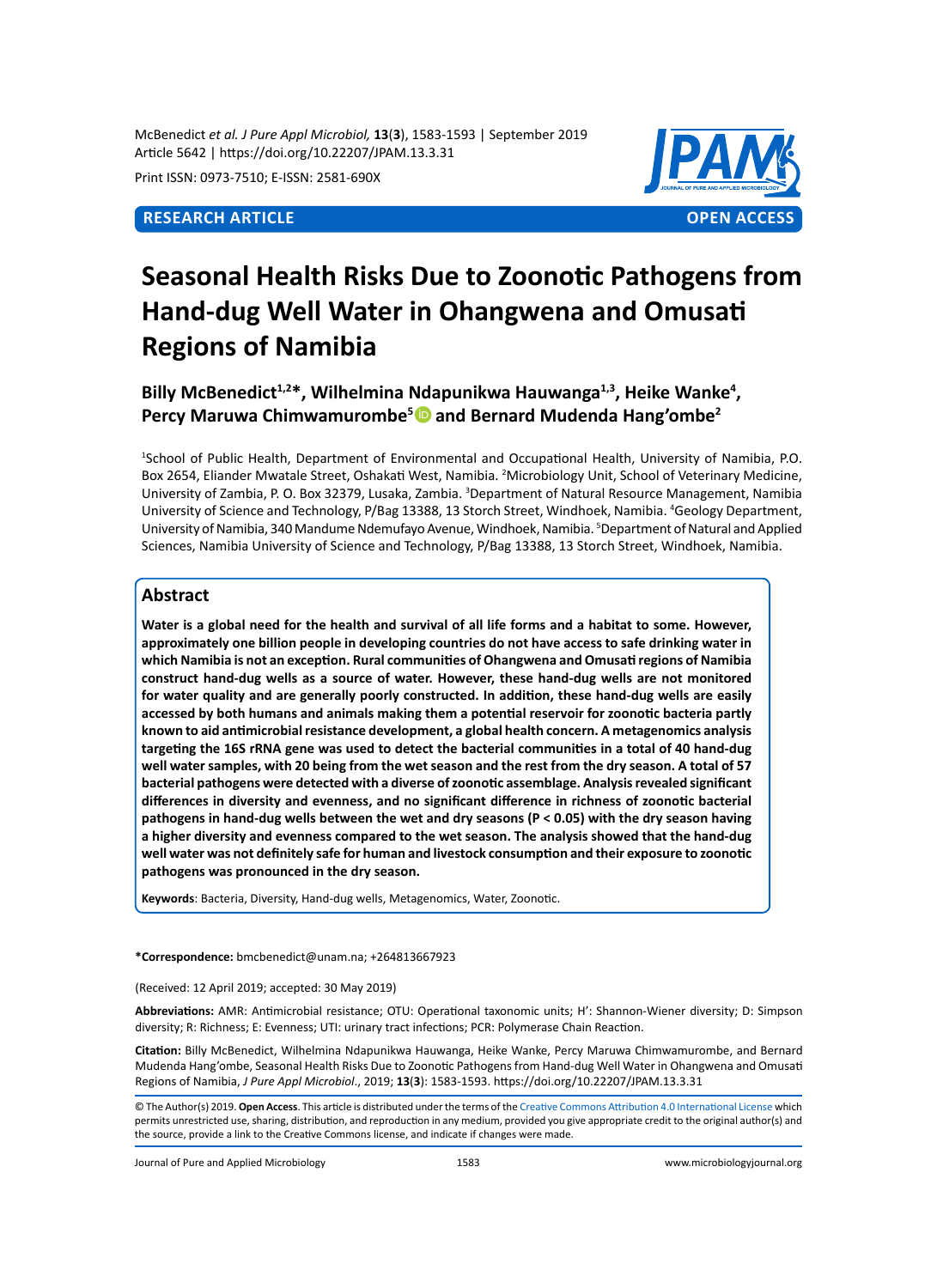#### **INTRODUCTION**

Water is a universal need for survival across all life forms and serves as a habitat to some creatures. Although important, water can be a source and driver of diseases to humans and livestock if contaminated and this highlights the need to ensure the safety of drinking water supplies. However, approximately one billion people in developing countries do not have access to safe drinking water in which Namibia is not an exception.<sup>1</sup> The safety and quality of drinking water sources are a global concern especially in rural areas where water scarcity and contamination can be alarming. Odonkor and Addo<sup>2</sup> argued that rural areas of developing countries experience high rates of waterborne diseases compared to other ailments due to bacteriological contamination. The water shortages in developing countries have led to communities depending on the use of groundwater to supplement the surface water supplies. Since groundwater microbial water quality assessment is not prioritised in most developing countries, water related diseases account for 10% of the disease burden in developing countries.<sup>3</sup>

Rural communities of Ohangwena and Omusati regions within the Cuvelai Etosha Basin (CEB) of Namibia construct hand-dug wells as a primary source of water. However, these handdug wells are not monitored for water quality and are generally poorly constructed. This increases the likelihood of incidences of severe endemic water borne diseases and possess a public health threat. Moreover, shallow perched aquifers are not appropriate water resources for human consumption due to high vulnerability to contamination.<sup>4</sup> General observed description of hand-dug well aspects that potentiate contamination include plant materials that grow inside the walls of hand-dug wells, birds and small mammals that die in hand-dug wells, and when faecal matter gains entry. This potentially provides carbon deposits to bacterial communities in handdug wells thereby supporting growth since carbon is known to be among the principle determinants of microbial growth.<sup>5</sup>

Since hand-dug wells form part of freshwater environments which are known to be a habitat for microbial life, it is likely that the general status of the hand-dug wells in Ohangwena and Omusati regions possess variable resources and conditions that promote microbial growth and pose a health risk to consumers. Hand-dug well water can be a habitat for pathogenic viruses, bacteria, fungi and protozoa to both humans and livestock leading to death in severe cases.<sup>6,7</sup> This water resource can also be a reservoir for zoonotic bacteria which is currently an emerging global health concern. Zoonotic diseases are infectious diseases that can be transmitted between vertebrate animals and humans with or without an arthropod intermediate.<sup>8</sup>

Zoonotic bacterial pathogens are problematic because they can aid the development and transfer of antimicrobial resistance.<sup>9</sup> This resistance is known partly to be the result of inappropriate use of antibiotics in animal husbandry and agriculture. Hence the detection of zoonotic pathogens in water used for both humans and livestock consumption serves as a sentinel surveillance for possible antimicrobial resistance gene reservoirs. This is especially of concern when abundant zoonotic bacteria are detected with *E. coli* species which are known to possibly be a source, assimilator and disseminator of AMR plasmids/genes from the environment.<sup>10</sup> This study investigated the seasonal health risks to humans and livestock of consuming none sanitised hand-dug well water in Ohangwena and Omusati regions of Namibia using metagenomics detection of zoonotic bacterial pathogens. Metagenomics provides detailed information regarding the bacterial communities in a habitat compared to the culture based approaches by bypassing limitations of culturing based methods that lead to the inability to quantify the total natural diversity within a given habitat.

#### **METHODS**

#### **Study sites and sample collections**

The study investigated hand-dug wells in rural Omusati and Ohangwena regions of Namibia. These hand-dug wells ranged in depth from shallow which could allow animal entry to deep with a depth of at least 18 m. Fig. 1 and 2 shows the general structure of the hand-dug wells found in the Omusati and Ohangwena regions of Namibia. The sampling strategy employed was convenience sampling which targeted the areas in which hand-dug wells were monitored for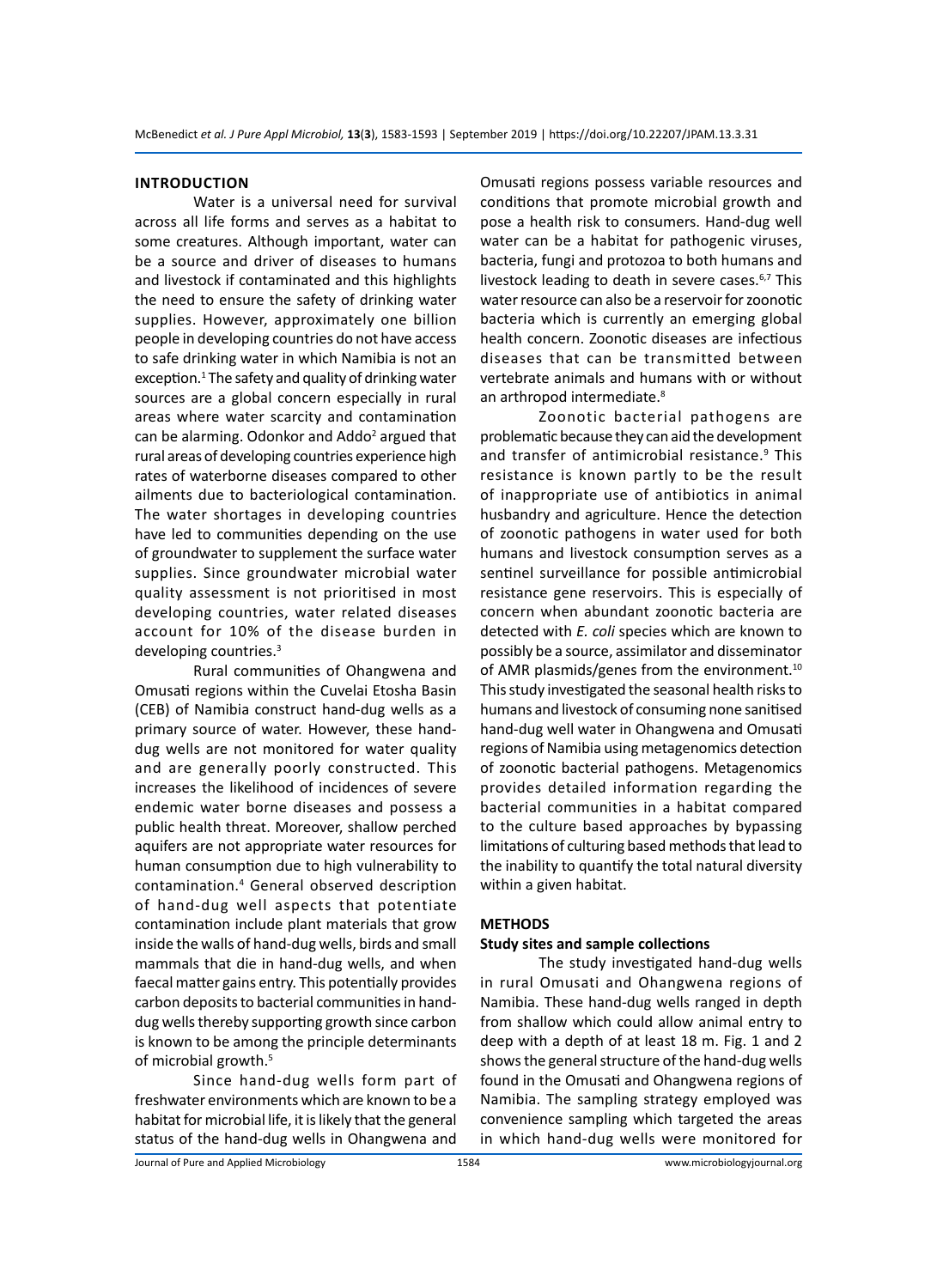hydrochemical water quality by The Southern African Science Service Centre for Climate Change and Adaptive Land Management. A total of 40 water samples were collected in sterile 200 ml bottles from the hand-dug wells, half the total number were collected from the wet and 20 from the dry season respectively. The same hand-dug wells were assessed in both the wet and dry seasons. The water samples were collected by lowering a rope tied to the sterile bottles into the hand-dug wells, and subsequently transported on ice to the University of Namibia for analysis. Preceding transportation, the temperature of the water was measured.

# **DNA extraction and 16S rRNA gene amplification**

Water samples containing each a volume of 200 ml were centrifuged at a speed of 7 000 *xg* for 1 hour in order to concentrate the bacteria. Each of the sample volumes were then reduced to 10 ml after centrifugation by disposing the supernatant. DNA was extracted using SEEPREP 12 TM kit (Seegene, Rockville, USA), and the respective concentrations and quality were determined by the NanoDrop-2000 spectrophotometer (NanoDrop Technologies, Wilmington, DE). The 16S rRNA gene was amplified using PCR with universal primer sets 27F (5' AGAGTTTGATCMTGGCTCAG 3') and 1492R (5' TACGGYTACCTTGTTACGACTT 3'). The thermo-cycler (Bio-Rad, Hercules, CA) was used with reaction conditions of; 1 cycle of pre-denaturation at 94°C for 4 minutes, 35 cycles of denaturation at 94°C for 1 minute, annealing at 55°C for 30 seconds, an extension at 72°C for 2 minutes, and a final extension at 72°C for 10 minutes. Next generation sequencing and diversity assay using Illumina 16S sequencing of the amplicons was performed at Mr. DNA Next Generation Sequencing provider in Texas, United States of America.

#### **PCR product preparation and sequencing**

The amplified amplicons were then prepared for sequencing as described by the Illumina TruSeq DNA library preparation protocol. Sequencing (20k 2x300bp Illumina 16s) was performed at MR. DNA (www.mrdnalab.com, Shallowater, TX, USA) on a MiSeq using the manufacturer's guidelines, and further processing of sequence data was done using a proprietary analysis pipeline (MR. DNA, Shallowater, TX, USA).

# **16S rRNA Metagenomics data collection and analysis**

The Metagenomics sequence data attained from Mr. DNA Next Generation Sequencing provider (Texas, United States of America) was processed and edited using a proprietary analysis pipeline (www.mrdnalab.com, MR. DNA, Shallowater, TX). The Q25 sequence data derived from the sequencing process were depleted of barcodes and primers, and short sequences less than 150 bp were removed. In addition, sequences with ambiguous base calls, and homopolymer runs exceeding 6 bp were removed. The sequences were then denoised and chimeras also removed. Operational taxonomic units (OTUs) were defined after removal of singleton sequences, and clustering at 3% divergence (97% similarity) was performed as described by Capone *et al.*<sup>11</sup> OTUs were then taxonomically classified by performing a BLASTn against a curated GreenGenes, RDPII (http://rdp.cme.msu.edu) and NCBI (www.ncbi. nlm.nih.gov) databases and compiled into each taxonomic level according to DeSantis *et al.*<sup>12</sup> The files were compiled based on counts and percentages with counts revealing the actual number of sequences while the percentages displayed the relative proportion (in percentage) of sequences within each sample that map to the designated taxonomic classification. Hence, the bacterial communities and the percentage of each species in the community were explored.

# **Construction of a phylogenetic tree**

Selection of cleaned zoonotic bacterial sequences from the total identified OTU's, was performed. A phylogenetic tree was then constructed using the Maximum Likelihood Method.<sup>13</sup> Only the trees with the highest log likelihood were chosen and percentages of trees in which the associated taxa clustered together were shown next to the branches. Initial tree(s) for the heuristic search were obtained automatically by applying the Neighbor-Join and BioNJ algorithms to a matrix of pairwise distances estimated using the Maximum Composite Likelihood (MCL) approach, and then selecting the topology with superior log likelihood value. Bootstrap was performed and the consensus trees inferred from 1000 replicates were taken to represent the evolutionary history of the taxa analysed.<sup>14</sup> Branches corresponding to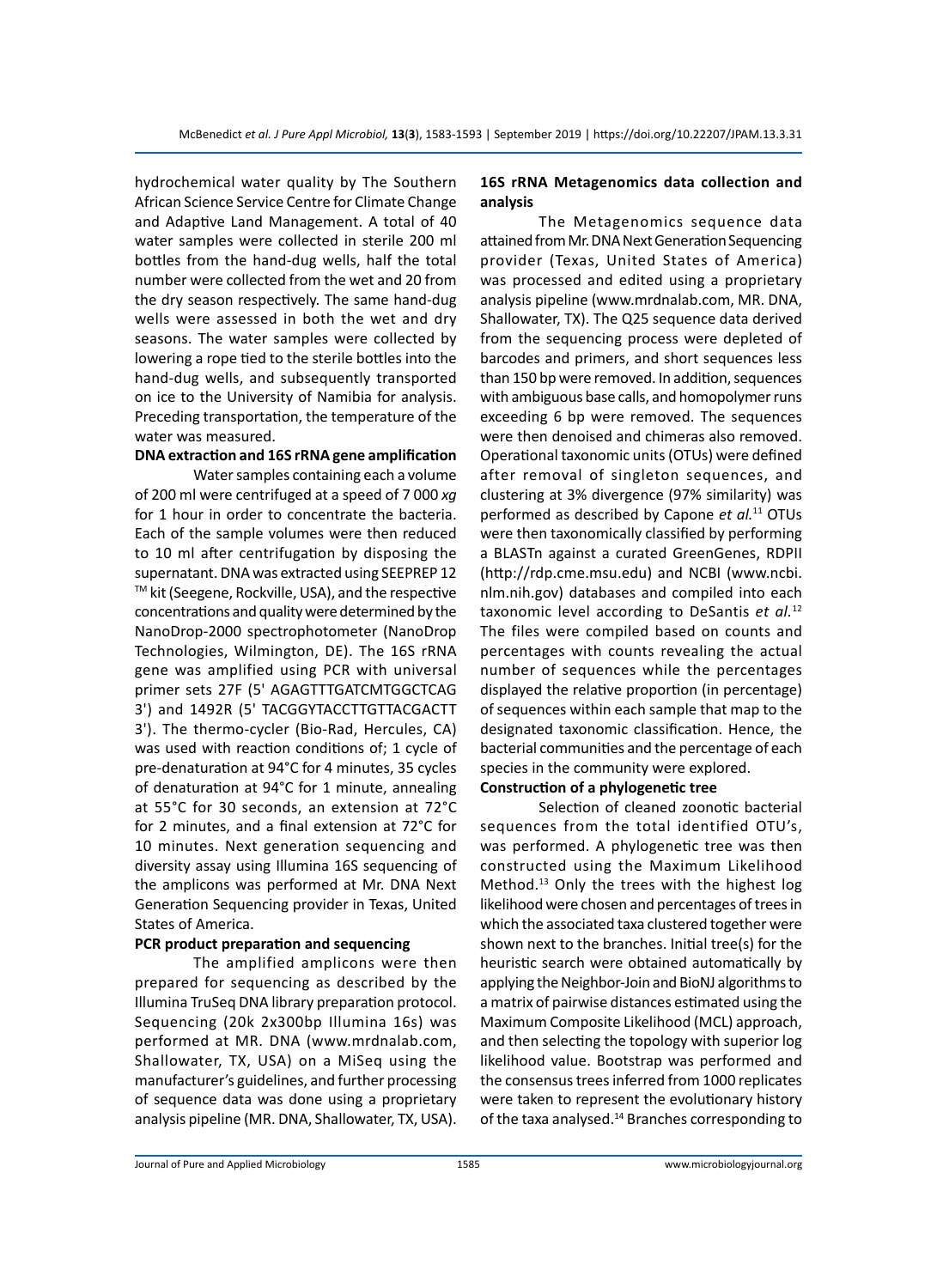**Table 1.** Wilcoxon rank test performed to determine the influence of season on the abundance of the detected zoonotic bacterial pathogens

| <b>Bacterial species</b> | Z value  | P - Value |
|--------------------------|----------|-----------|
| Actinomyces spp.         | $-0.938$ | 0.348     |
| Actinomyces viscosus     | $-1.34$  | 0.180     |
| Aerococcus viridans      | $-2.65$  | 0.008     |
| Afipia sp.               | $-2.92$  | 0.004     |
| Alcaligenes faecalis     | $-3.92$  | 0.000     |
| Alcaligenes sp.          | $-1.84$  | 0.066     |
| Anabaena spp.            | $-1.00$  | 0.317     |
| Anaerorhabdus spp.       | $-1.00$  | 0.317     |
| Anaplasma                | $-1.34$  | 0.180     |
| phagocytophilum          |          |           |
| Arcobacter butzlerii     | $-2.03$  | 0.042     |
| Arcobacter cryaerophilus | $-3.93$  | 0.000     |
| Arcobacter spp.          | $-1.76$  | 0.079     |
| <b>Bacillus pumilus</b>  | $-3.93$  | 0.000     |
| Bacillus spp.            | $-3.81$  | 0.000     |
| <b>Bacillus subtilis</b> | $-3.20$  | 0.001     |
| Bordetella sp.           | $-3.92$  | 0.000     |
| Brucella spp.            | -2.81    | 0.005     |
| Chlamydia spp.           | $-2.21$  | 0.027     |
| Clostridium perfringens  | $-2.06$  | 0.039     |
| Clostridium spp.         | $-2.30$  | 0.022     |
| Corynebacterium spp.     | $-3.93$  | 0.000     |
| Corynebacterium          | $-3.44$  | 0.001     |
| urealyticum              |          |           |
| Dietzia maris            | $-1.69$  | 0.092     |
| Dietzia spp.             | $-3.47$  | 0.001     |
| Enterobacter cloacae     | $-2.12$  | 0.034     |
| Enterococcus sp.         | $-3.84$  | 0.000     |
| Erysipelothrix spp.      | $-0.35$  | 0.726     |
| Escherichia coli         | $-1.34$  | 0.180     |
| Fusobacterium nucleatum  | $-1.60$  | 0.109     |
| Fusobacterium spp.       | $-3.22$  | 0.001     |
| Hafnia sp.               | $-3.92$  | 0.000     |
| Helicobacter spp.        | $-0.923$ | 0.356     |
| Klebsiella sp.           | $-1.34$  | 0.180     |
| Legionella spp.          | $-2.69$  | 0.007     |
| Leptospira interrogans   | 0.000    | 1.000     |
| Leptospira spp.          | $-3.21$  | 0.001     |
| Mycobacterium spp.       | $-3.37$  | 0.001     |
| Mycoplasma sp.           | $-3.23$  | 0.001     |
| Nocardia nova            | -1.34    | 0.180     |
| Paenibacillus polymyxa   | $-1.73$  | 0.083     |
| Paenibacillus spp.       | $-3.31$  | 0.001     |
| Porphyromonas spp.       | $-2.24$  | 0.025     |
| Propionibacterium acnes  | $-2.56$  | 0.011     |
| Pseudomonas aeruginosa   | $-1.00$  | 0.317     |
| Pseudomonas spp.         | $-3.21$  | 0.001     |
| Rhodococcus spp.         | $-1.63$  | 0.102     |
| Rickettsia spp.          | $-1.72$  | 0.086     |

| Salmonella enterica        | $-3.43$  | 0.001 |
|----------------------------|----------|-------|
| Sphingobium paucimobilis   | $-1.60$  | 0.109 |
| Sphingobium spp.           | $-3.08$  | 0.002 |
| Sphingomonas spp.          | $-0.728$ | 0.467 |
| Staphylococcus epidermidis | $-3.58$  | 0.000 |
| Staphylococcus spp.        | $-3.83$  | 0.000 |
| Stenotrophomonas spp.      | $-3.20$  | 0.001 |
| Treponema spp.             | $-0.445$ | 0.656 |
| Vibrio spp.                | $-1.99$  | 0.046 |
| Waddlia sp.                | $-1.34$  | 0.180 |
|                            |          |       |

partitions reproduced in less than 70% bootstrap replicates were collapsed and the percentage of replicate trees in which the associated taxa clustered together in the bootstrap test (1000 replicates) were also indicated next to the branches. The evolutionary analyses were conducted in MEGA 7<sup>14</sup> The *B. anthracis* sequence with accession number *AJ516943.1* was retrieved from the NCBI website and used as the outgroup to root the zoonotic pathogen's phylogenetic tree. **Influence of season on zoonotic bacterial pathogens abundance, diversity, evenness and richness**

The distribution of the zoonotic bacterial pathogens in the wet and dry seasons was evaluated by entering the data into SPSS version 24 and subsequently generating the Shapiro-Wilk test and Kolmogorov-Smirnov test values, visually inspecting histograms, Normal Q-Q Plots, and calculation of Z scores from Skewness and Kurtosis. A Wilcoxon test was then performed to investigate the influence of season on the abundance of the identified zoonotic bacterial pathogens. The ecological concepts of species diversity and species evenness were used in this study to investigate the seasonal health risk possed to humans and livestock in consumption of unsanitized hand-dug well water. Zoonotic bacterial species richness, evenness, and both the Shannon-Wiener diversity indices and Simpson's diversity indices were calculated as described by Pielou.<sup>15</sup> Following a normality test, a Paired sample t-test was used to investigate statistically significant differences on Shannon-Wiener diversity indices and species richness data between the wet and dry seasons while a Wilcoxon test was used for the same purpose on Simpson's diversity indices and species evenness data between the wet and dry seasons.

Journal of Pure and Applied Microbiology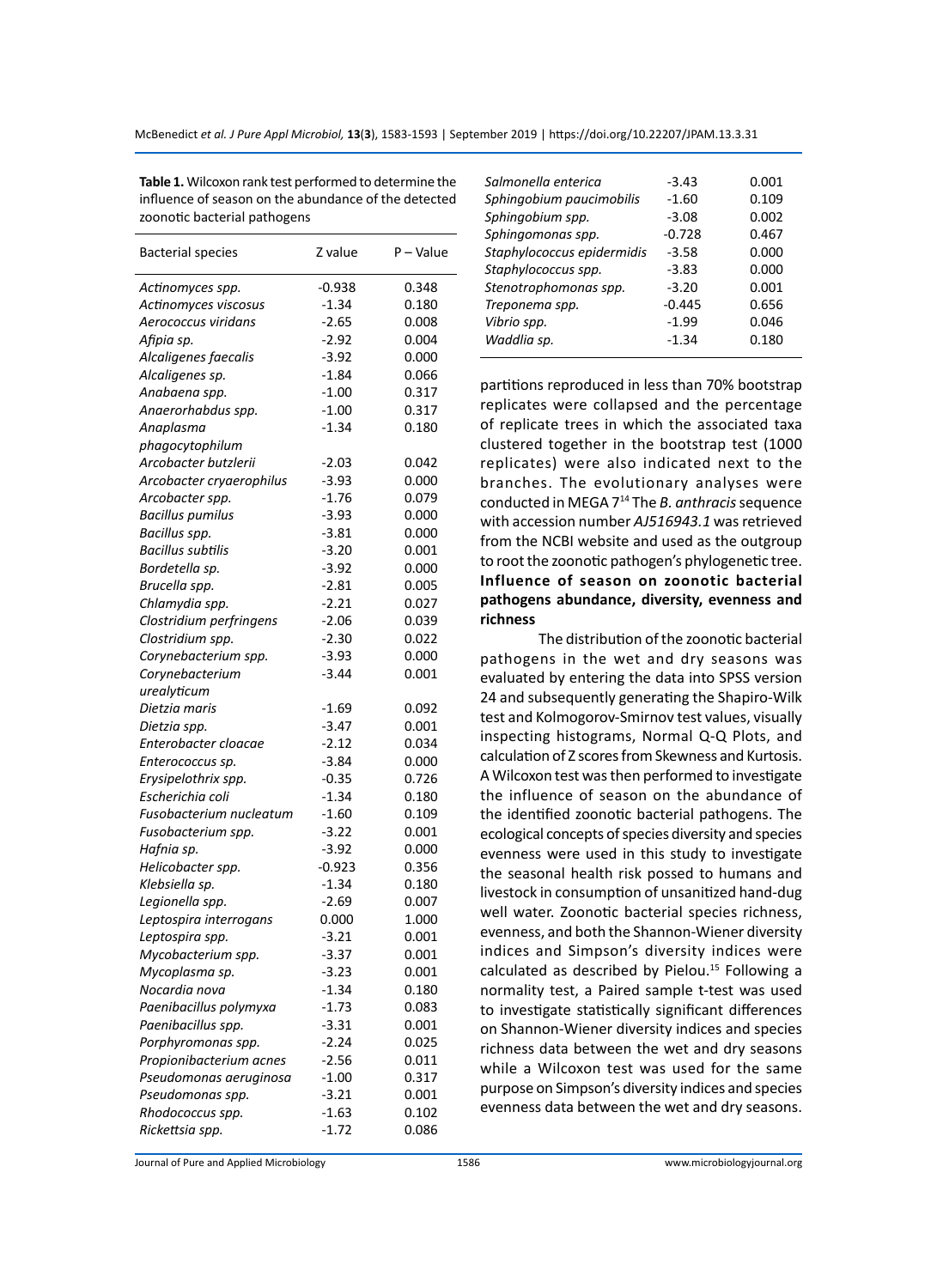## **RESULTS**

#### **Zoonotic pathogens phylogenetic tree**

A total of 57 zoonotic pathogens were detected. The relationship between the detected zoonotic pathogens was investigated by generating a phylogenetic tree (Fig. 3). It was disclosed that *E. cloacae, Klebsiella sp., Hafnia sp., E. coli, S. enterica*  and *Vibrio spp.* formed a cluster at 79% bootstrap. *A. faecalis*, *Alcaligenes sp.* and *Bordetella sp.* formed a cluster at 100% bootstrap while *P. aeruginosa* and *Pseudomonas spp.* formed a cluster at 96% bootstrap. *Chlamydia spp.* and *Waddlia sp.* formed a cluster at 82% bootstrap while *A. butzleri, A. cryaerophilus* and *Arcobacter spp.* formed a cluster at 95% bootstrap, and *Anaerorhabdus spp.* and *Erysipelothrix spp.* formed a cluster at 97% bootstrap. *P. polymyxa* and *Paenibacillus spp.* formed a cluster at 80% bootstrap while *B. pumilus* and *B. subtilis* formed a cluster at 84% bootstrap. *Anabaena spp.*, *Rhodococcus spp.*, *Actinomyces spp.*, *P. acnes*, *A. viscosus*, *Mycobacterium spp.*, *N. nova*, *Corynebacterium spp.*, *C. urealyticum*, *D. maris* and *Dietzia spp.* formed a cluster at 73% bootstrap while the rest did not form any clusters. The *B. anthracis* sequence with accession number *AJ516943.1* was retrieved from the NCBI website and used as the outgroup to root the zoonotic pathogen's phylogenetic tree.

# **Influence of season on zoonotic bacterial pathogens abundance, diversity, evenness and richness**

The Kolmogorov-Smirnov and Shapiro-Wilk tests revealed that zoonotic pathogens data was not normally distributed (P < 0.05). Wilcoxon rank test was performed to determine the influence of season on the abundance of the detected zoonotic bacterial pathogens (Table 1). Notable pathogens; *Brucella spp.*, *Bacillus spp.*, *Chlamydia spp.*, *Enterococcus sp.*, *Legionella spp., Leptospira spp.*, *Mycobacterium spp.*, *Salmonella enterica* and *Staphylococcus spp.* showed a significant difference in abundance between the wet and dry season (P < 0.05, Table 1). *Brucella spp., Bacillus spp.*, *Chlamydia spp.*, *Enterococcus sp., Legionella spp.* and *Salmonella enterica* had higher abundances in the dry season compared to the wet season. *Leptospira spp., Mycobacterium spp.* and *Staphylococcus spp.* had higher abundances in the wet season compared to the dry season. However, there was no significant difference in the abundance of *Escherichia coli*, *Helicobacter spp.*, *Treponema spp.* and *Klebsiella sp.* between the wet and dry seasons.

Shannon-Wiener diversity indices and species richness data were normally distributed (P > 0.05) as per Kolmogrov-Smirnov test, and a subsequent Paired sample t-test disclosed a significant difference between Shannon-Wiener diversity (H') indices, and no significant difference in species richness of the detected zoonotic bacterial pathogens between the wet and dry seasons (Table 2). Simpson diversity indices and species evenness data were not normally distributed (P < 0.05) as per Kolmogrov-Smirnov test and a subsequent Wilcoxon rank test disclosed a significant difference in Simpson diversity (D) and evenness data between the wet and dry seasons.



**Fig. 1.** An illustrative diagram of the shallow hand-dug wells found in the Ohangwena and Omusati regions of Namibia in which animals have access to the water.



**Fig. 2.** An illustrative diagram of the deep hand-dug wells found in the Ohangwena and Omusati regions showing potential seepage of surrounding water into the hand-dug wells.

Journal of Pure and Applied Microbiology 1587 www.microbiologyjournal.org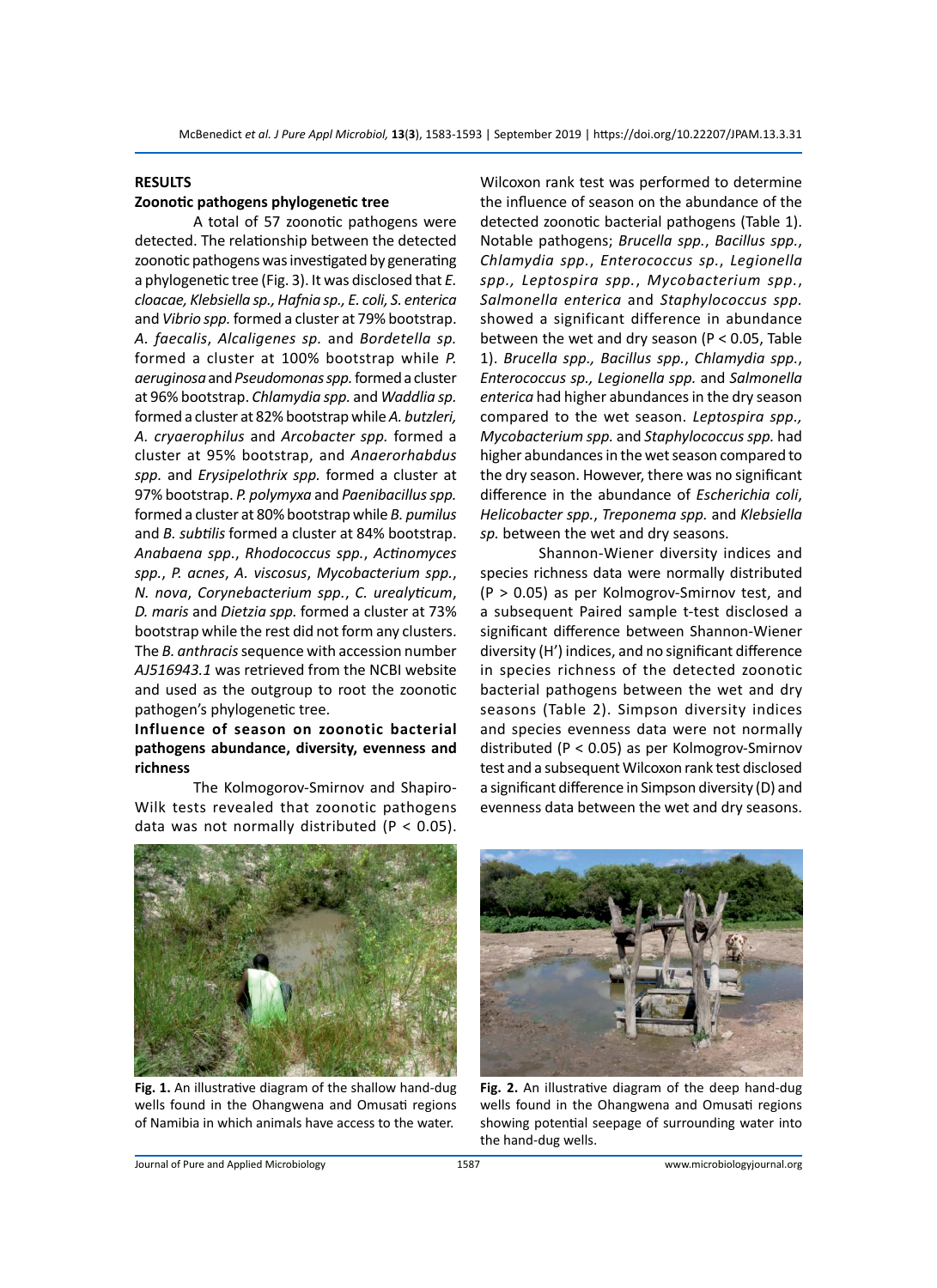McBenedict *et al. J Pure Appl Microbiol,* **13**(**3**), 1583-1593 | September 2019 | https://doi.org/10.22207/JPAM.13.3.31



**Fig. 3.** Phylogenetic tree depicting the evolutionary history of the detected zoonotic bacterial pathogens. Branches corresponding to partitions reproduced in less than 70% bootstrap replicates were collapsed.

|                             | Wet season |          |          | Dry season |          |          |          |          |
|-----------------------------|------------|----------|----------|------------|----------|----------|----------|----------|
| Parameters                  | H          | D        | R        | Ε          | H        | D        | R        | E        |
| Mean                        | 1.15       | 0.532    | 22.9     | 0.101      | 2.08     | 0.713    | 24.75    | 0.252    |
| St.Dev                      | 0.564      | 0.253    | 2.67     | 0.0373     | 0.717    | 0.136    | 4.54     | 0.0990   |
| Test<br>statistics<br>value | $-3.823$   | $-2.128$ | $-1.386$ | $-3.808$   | $-3.823$ | $-2.128$ | $-1.386$ | $-3.808$ |
| Df                          | 19         |          | 19       |            | 19       |          | 19       |          |
| P-value                     | P < 0.05   | P < 0.05 | P > 0.05 | P < 0.05   | P < 0.05 | P < 0.05 | P > 0.05 | P < 0.05 |

**Table 2.** Tests performed to determine the influence of season on human bacterial species richness (R), evenness (E) and diversity [Shannon (H') and Simpson (D)]

# **DISCUSSION**

# **Health risks of detected zoonotic bacterial pathogens**

Most clusters of the zoonotic pathogens phylogenetic tree were formed by species belonging to the same family indicating their close relation. The detection of multiple species in each family and their close relation confirmed the complexity and versatility of families. Among others, the notable zoonotic pathogens of public health concern were; *Brucella spp.* known to cause Brucellosis.<sup>16</sup> *B. anthracis* causes anthrax<sup>17</sup> while *Chlamydia abortus* and *Chlamydia psittaci* from the genus *Chlamydia* may cause abortion and psittacosis respectively in animals, birds and humans.<sup>18</sup> *E. faecalis* and *E. faecium* belonging to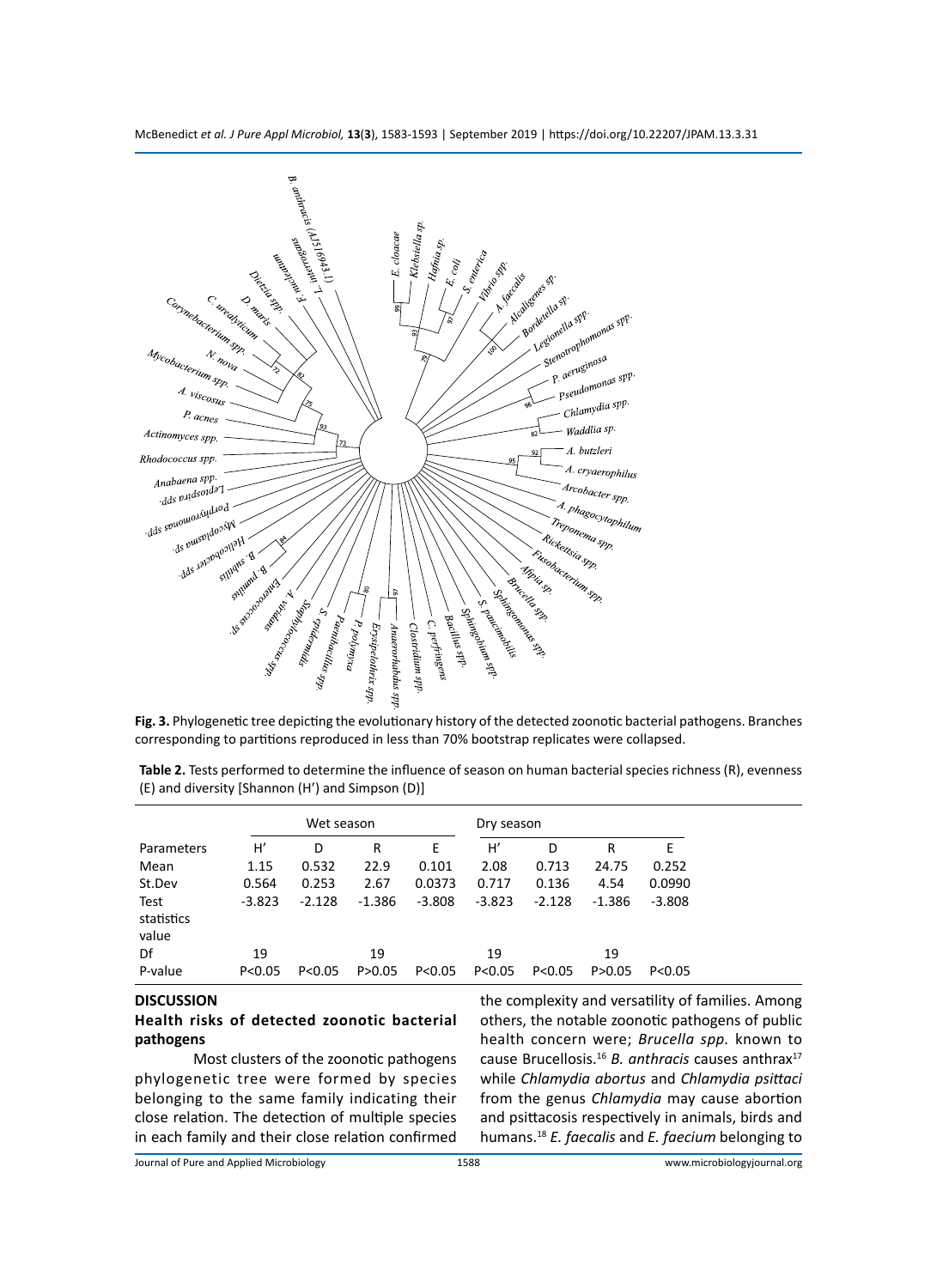the genus *Enterococcus* can cause mastitis and bacteraemia in humans and livestock.<sup>19</sup>

*Escherichia coli* is known to cause diarrhoea, haemorrhagic colitis, haemolytic uremic syndrome, thrombotic thrombocytopenic Purpura, urinary tract infections, bacteraemia, wound infections, meningitis, enteric infection, uraemic syndrome in humans and livestock.<sup>20</sup> *H. pylori* belonging to the genus *Helicobacter* is known to cause chronic gastritis and ulcerations $21$  while *K. pneumoniae* from the genus *Klebsiella* causes intra-mammary infections, and Donovanosis (*K. granulomatis*) as revealed by Umeh and Berkowitz<sup>22</sup> and Bannerman *et al.*<sup>23</sup> *L. jordanis*, *L. lytica*, *L. pneumophila* and *L. sainthelensi* from the genus *Legionella* are known to cause pneumonia, Legionnaire's disease and Pontiac fever $24$  while *Leptospira interrogans* belonging to the genus *Leptospira* is known to cause leptospirosis.<sup>25</sup>

The detected *M. aeruginosa* from the genus Microcystis is known to cause poisoning<sup>26</sup> while *M. bovis*, *M. tuberculosis* and *M. leprae* belonging to the *Mycobacterium* genus are known to cause tuberculosis and leprosy.27,28 *Salmonella enterica* is known to cause gastroenteritis, enteric fever, osteomyelitis and diarrhoea in humans and livestock29,30 while *S. aureus*, *S. epidermidis* and *S. saprophyticus* from the genus *Staphylococcus*  are known to cause skin disease, bacteraemia, wound infections, endocarditis, catheter-related sepsis, UTI, toxic shock syndrome, food poisoning, eye infection and osteomyelitis.31,32 *T. pedis* and *T. pallidum* from the genus *Treponema* are known to cause dermatitis and syphilis in humans and livestock.<sup>33,34</sup>

# **Seasonality of zoonotic bacterial pathogens of public health concern**

*Brucella spp.*, *Bacillus spp.*, *Chlamydia spp.*, *Enterococcus sp.*, *Legionella spp., Leptospira spp.*, *Mycobacterium spp.*, *Salmonella enterica*  and *Staphylococcus spp.* showed a significant difference in abundance between the wet and dry seasons. *Brucella spp., Bacillus spp.*, *Chlamydia spp.*, *Enterococcus sp., Legionella spp.* and *Salmonella enterica* had higher abundances in the dry season compared to the wet season, indicating that the exposure of the populace and livestock in Ohangwena and Omusati regions to these species is pronounced in the dry season although disease cases are not documented. It can be argued that since pathogens show seasonality in aquatic environments and correlate with higher temperatures prevailing in the dry, it cannot be ruled out that the warmer temperatures in the wet season can also support the growth of *Brucella spp., Bacillus spp.*, *Chlamydia spp.*, *Enterococcus sp., Legionella spp.* and *Salmonella enterica* since bacterial species respond quickly to higher temperatures when appropriate resources are available.<sup>35</sup>

*Leptospira spp., Mycobacterium spp.* and *Staphylococcus spp.* had higher abundances in the wet season compared to the dry season, demonstrating that exposure to these species is pronounced in the wet season compared to the dry season because of surface runoff. Moreover, these species are mesophilic in nature and so the water temperatures are mostly within their optimal growth or survival range since handdug well water temperature values ranged from 13.2°C to 26.3°C in the wet season and 20.5°C to 34.6°C in the dry season which supports the growth of mostly mesophilic bacteria. However, *Escherichia coli*, *Helicobacter spp.*, *Treponema spp.* and *Klebsiella sp.* did not show a significant difference in abundance between the wet and dry seasons demonstrating that the Ohangwena and Omusati rural populace and livestock experience a continuous exposure to these pathogens. This leads to the conclusion that some water related diseases that occur in these communities can be predicted and appropriate prevention measures ascertained based on pathogen's seasonal variations in abundance.

# **Influence of season on zoonotic bacterial pathogens diversity, evenness and richness**

This study revealed a significant difference in the diversity and evenness, and no significant difference in richness of zoonotic bacterial pathogens in hand-dug wells between the wet and dry seasons ( $P < 0.05$ ) with the dry season having a higher diversity and evenness compared to the wet season. The higher diversity in the dry season translates into increased bacterial loads of each detected zoonotic bacterial pathogenic species in these hand-dug wells. The dry season is characteristic of water scarcity with thirsty animals having no access to flowing water as is the case in the rainy season. This compels livestock and other animals or birds to walk into the water in the case

Journal of Pure and Applied Microbiology 1589 www.microbiologyjournal.org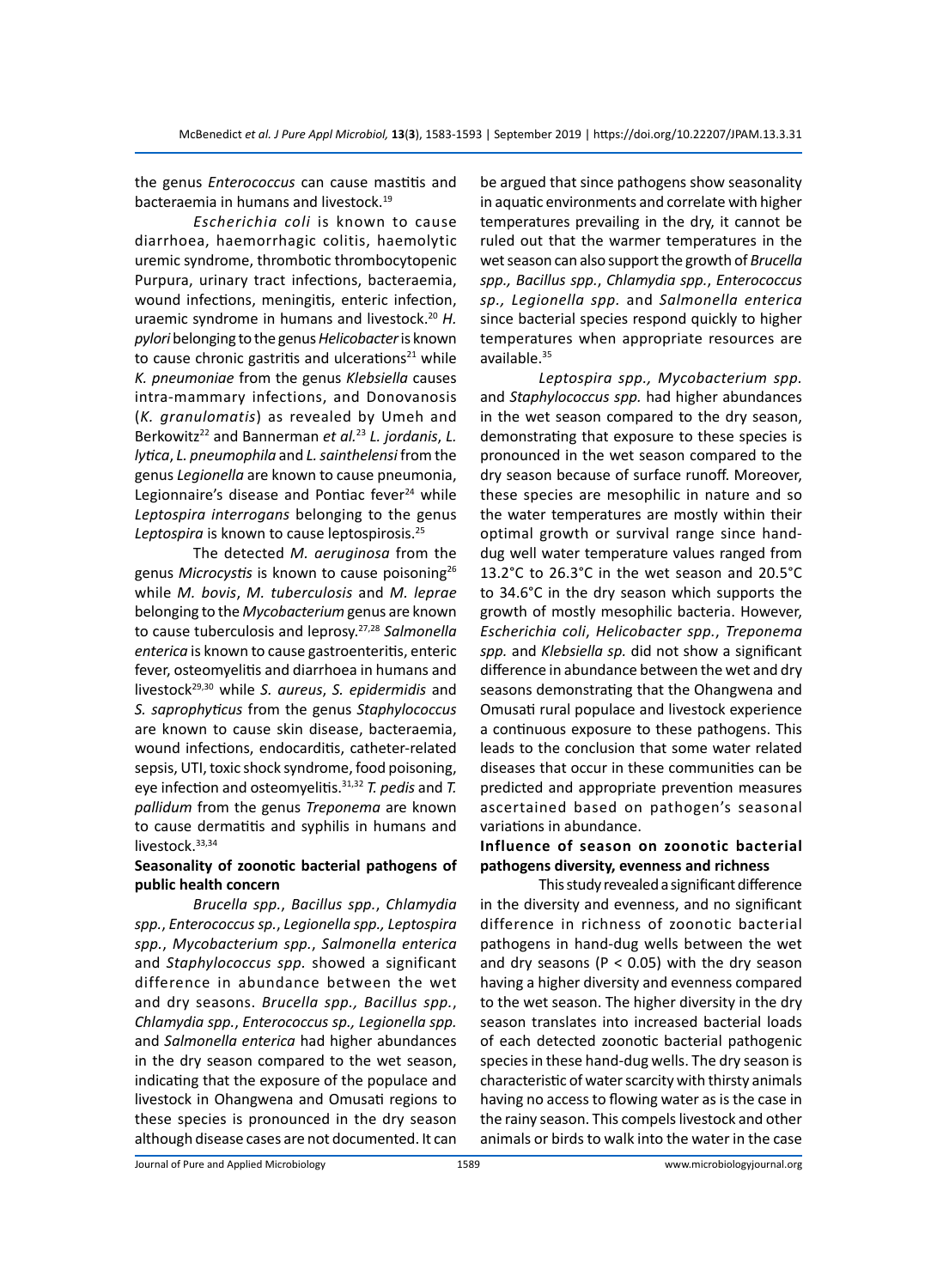of shallow hand-dug wells thereby potentially depositing the zoonotic species which can provide a basis for the transfer of enteric zoonotic pathogens between humans and livestock since the hand-dug well water is consumed by both life forms.

The hand-dug wells are poorly constructed in that water is continuously in contact with the soil due to lack of concrete walls and lack top covers. This promotes the survival and unceasing source of soil bacteria, and introduction of enteric microorganisms from animal defecation and this agrees with Ayantobo *et al.*<sup>36</sup> who found that unprotected hand-dug wells had the highest *E. coli* and total coliform counts followed by semiprotected hand-dug wells and protected handdug wells. In the case of deep hand-dug wells, the livestock drink water from the troughs that are placed besides the deep hand-dug wells and consequently drop faeces close to the hand-dug wells which can be transported into these wells by wind or water running from the troughs since they lack a top covering. Since Namibia is among countries with the highest rate of open defecation in southern Africa<sup>37</sup>, it's logical that hand-dug wells can be polluted with enteric microorganisms especially in the rainy season when the water penetrates the permeable soil layers reaching the aquifers below that are shared by the hand-dug wells within the same vicinity.<sup>38</sup>

The reason for a high zoonotic bacterial diversity in the dry season is most likely due to increased evaporation of hand-dug well water leading to a reduced volume of water with concentrated bacteria. Odonkor and Addo<sup>2</sup> argued that reduced water volumes coupled with increased water-animal contact leads to high bacterial abundance and richness. Hence the soil water exchange interface of bacteria coupled with the effect of evaporation can be viewed as a vicious cycle that potentially maintains the zoonotic bacterial pathogen communities in these handdug wells. The soil water interface can potentiate larger genetic and metabolic plasticity by the transfer and exchange of genes owed to microbial interactions thereby enhancing the ability of the microorganisms to cope with various or fluctuating environmental conditions in the hand-dug wells. Evidently, *Escherichia* species were known not to survive lengthy periods outside warm blooded animal intestines making them reliable water quality indicators for faecal contamination and predictors of the potential presence of other contaminant species.<sup>39</sup> However, recent studies have indicated that *E. coli* strains survive in soil and water that's not known to be faecally contaminated.<sup>40</sup>

Overall, the high numbers of detected zoonotic bacterial pathogens are alarming due to possibilities of transferring untreatable bacterial infections between humans and livestock that arise as a result of the inappropriate use of antibiotics in food animals. This leads to untreatable infections when bacteria attain the state of Antimicrobial resistance (AMR). Argudםn *et al.*41 revealed that AMR can be transmitted from animals to humans or vice versa either by the direct spread of the resistant bacteria or indirectly through the transmission of resistance genes from animal bacteria to human bacteria. Hence the detection of zoonotic pathogens in hand-dug water used for both humans and livestock consumption also served as a sentinel surveillance deeming these hand-dug wells a possible antimicrobial resistance gene reservoir.

Genetic elements that encode AMR transmission have been documented to exist in commensal bacteria and the intestinal tract is among the core potential sites for the transmission of resistance genes from none pathogenic to pathogenic organisms.<sup>10</sup> Among the pathogens identified in this study, *E. coli* is well documented as a potential source and assimilator of AMR plasmids/genes from the environment, and can disseminate genetic determinants thereby serving as a reservoir for transmissible resistance.<sup>10</sup> Zoonotic pathogens detected in this study known to express multidrug resistance genes include *Escherichia*, <sup>42</sup> *Klebsiella*, <sup>43</sup> *Enterobacter*, 44 *Salmonella*, 45 and *Pseudomonas*. <sup>46</sup> Hence, the high numbers of zoonotic bacterial pathogens in this study signalled the possible upsurge of antibiotic resistant bacterial strains.

Although Metagenomics is a highly informative technique, it has some limitations that are worth noting when used. Metagenomics as opposed to Metatranscriptomics is a DNA based technique, hence the microbial communities detected potentially included DNA from dead bacteria thereby displaying an over representation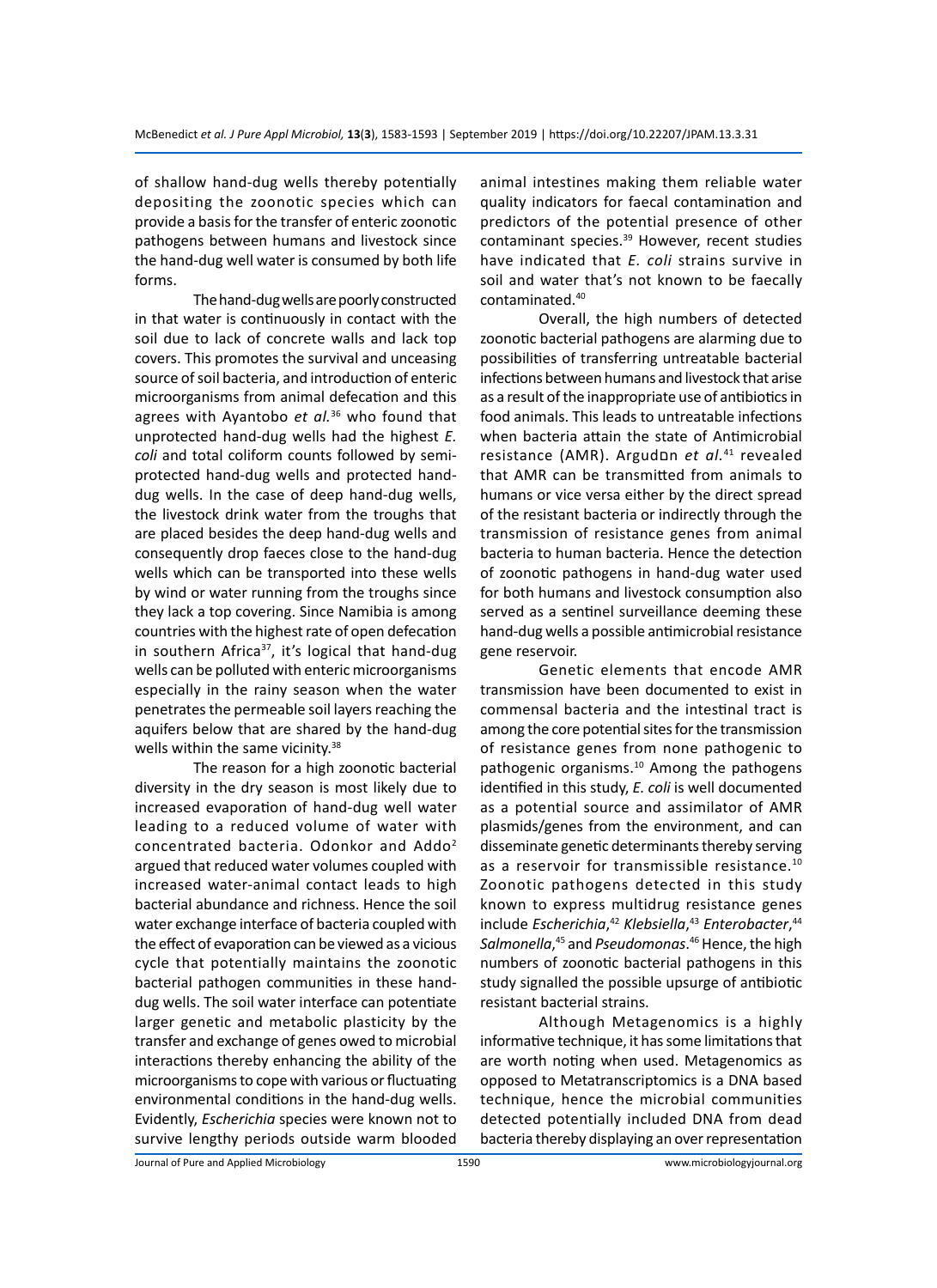of bacterial communities or omitted some bacteria due to DNA extraction difficulties especially in spore forming Firmicutes as described by Filippidou *et al.<sup>47</sup>* This might have led to a low coverage of less abundant taxa known as "depth bias" and under-representation of certain taxa.

# **CONCLUSIONS**

The presence of a diverse assemblage of zoonotic pathogens showed that the water was not definitely safe for human consumption and undoubtedly harmful to livestock as well. The exposure of humans and livestock to zoonotic bacterial pathogens is more pronounced in the dry season compared to the wet season. Furthermore, hand-dug wells were found to be a potential reservoir for antimicrobial resistance genes.

## **ACKNOWLEDGMENTS**

We thank Dr. H. Wanke through SASSCAL for funding this research and the support during field sampling by Josefina Hamutoko and Gabriel Nghikongelwa is gratefully acknowledged.

## **CONFLICT OF INTERESTS**

The authors declares that there is no conflict of interest.

# **AUTHOR CONTRIBUTIONS**

BM collected the water samples and performed the research. WNH and BM analysed microbial diversity, richness, evenness and the statistical analysis. BM, WNH, HW, PMC and BMH wrote the manuscript. BM, PMC and BMH proof read the manuscript.

#### **FUNDING**

This work was funded by Dr. Heike Wanke through SASSCAL through a Doctorate research scholarship.

#### **DATA AVAILABILITY**

The 16S rRNA sequences data that were generated in the current study are available on GenBank, with the following accession numbers: MH155975 - MH156031.

#### **ETHICS STATEMENT**

This article does not contain any studies with human participants or animals performed by any of the authors.

## **REFERENCES**

- 1. World Health Organization, *Guidelines for drinkingwater quality: recommendations*(Vol. 1). World Health Organization, 2004.
- 2. Odonkor, S.T. and Addo, K.K., Microbiological Quality of Water Sources from the Largest District in Greater-Accra Region, Ghana: A Call for Innovational Schemes towards Rural Water Resources Management. *International Journal of Science, Environment and Technology*, 2013; **4**: pp.536-555.
- 3. Park K. Environment and Health in: Park's Textbook of preventive and social medicine, 2002. Christelis, G. and Struckmeier, W. Groundwater in Namibia, an explanation to the Hydrogeological Map**.** Namibia: Layout and production, 2011.
- 4. Christelis, G. and Struckmeier, W. Groundwater in Namibia, an explanation to the Hydrogeological Map**.**  Namibia: Layout and production, 2011.
- 5. Proctor, C.R., Dai, D., Edwards, M.A. and Pruden, A. Interactive effects of temperature, organic carbon, and pipe material on microbiota composition and *Legionella pneumophila* in hot water plumbing systems. *Microbiome*, 2017; **5**(1): pp.130. https://doi. org/10.1186/s40168-017-0348-5
- 6. Abinah, S. *Assessing the Water Quality of River Asuotia And Six Hand-Dug Wells at Wamfie in the Dormaa East District of Brong Ahafo Region, Ghana* (Doctoral dissertation), 2013.
- 7. Yakubu, S. Assessment of water quality of hand-dug wells in Zaria LGA of Kaduna State, Nigeria. *International Journal of Engineering Science*, 2013; **2**(11): pp.01-04.
- 8. Alemayehu, A. Review on emerging and re-emerging bacterial zoonotic diseases. *American-Eurasian Journal of Scientific Research*, 2012; **7**(4): pp.176-186.
- 9. Wand, M.E., McCowen, J.W., Nugent, P.G. and Sutton, J.M. Complex interactions of *Klebsiella pneumoniae* with the host immune system in a *Galleria mellonella* infection model.*Journal of Medical Microbiology*, 2013; **62**(12): pp.1790-1798. https://doi. org/10.1099/jmm.0.063032-0
- 10. Winokur, P.L., Vonstein, D.L., Hoffman, L.J., Uhlenhopp, E.K. and Doern, G.V. Evidence for Transfer of CMY-2 AmpC ג-Lactamase Plasmids between *Escherichia coli* and *Salmonella* Isolates from Food Animals and Humans. *Antimicrobial Agents and Chemotherapy*, 2001; **45**(10): pp.2716-2722. https:// doi.org/10.1128/AAC.45.10.2716-2722.2001
- 11. Capone, K.A., Dowd, S.E., Stamatas, G.N. and Nikolovski, J. Diversity of the human skin microbiome early in life. *Journal of Investigative Dermatology*, 2011; **131**(10): pp.2026-2032. https://doi.org/10.1038/ iid.2011.168
- 12. DeSantis, T.Z., Hugenholtz, P., Larsen, N., Rojas, M., Brodie, E.L., Keller, K., Huber, T., Dalevi, D., Hu, P. and Andersen, G.L. Greengenes, a chimera-checked 16S rRNA gene database and workbench compatible with ARB. *Applied and Environmental Microbiology*, 2006; **72**(7): pp.5069-5072. https://doi.org/10.1128/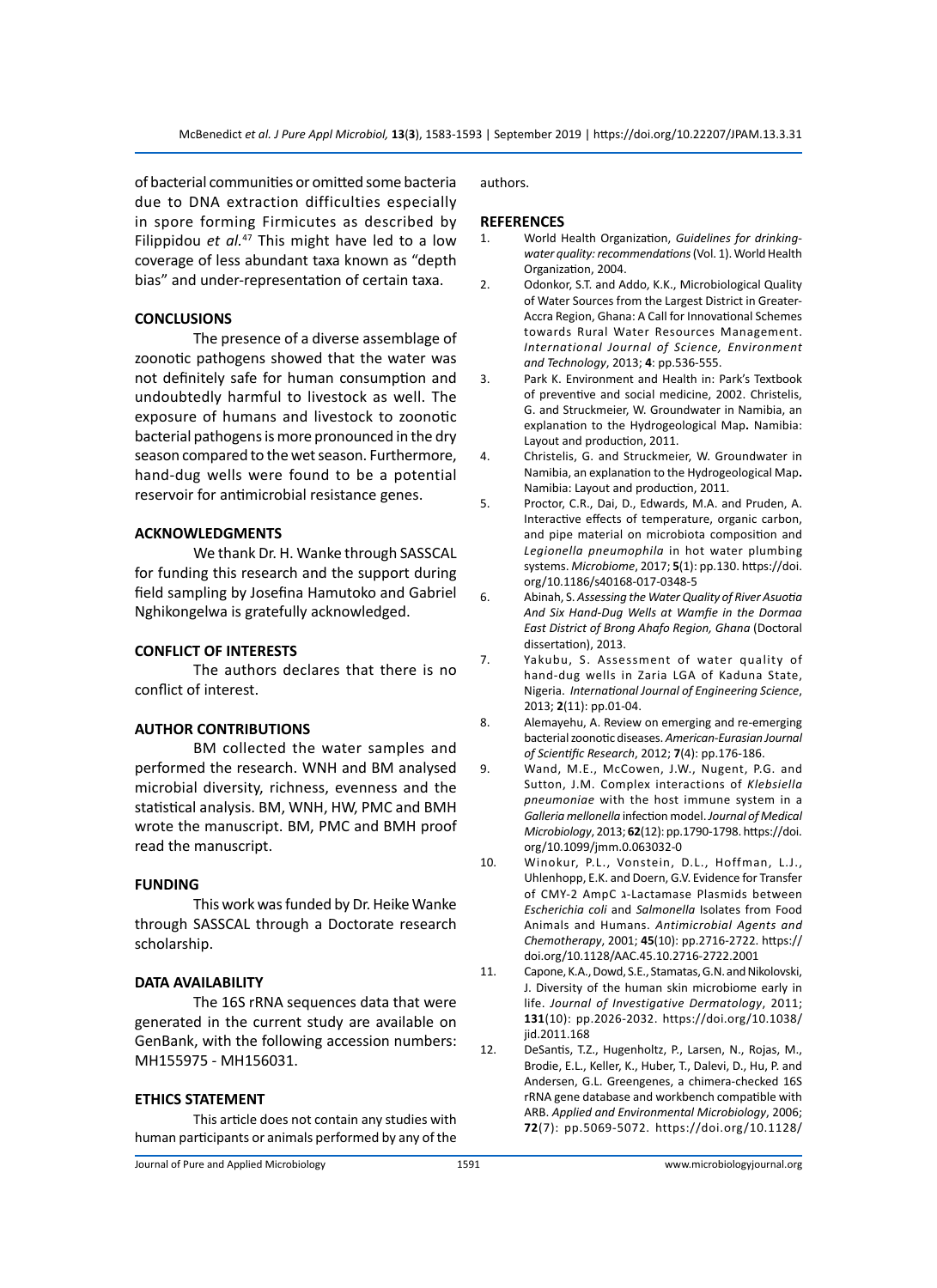AEM.03006-05

- 13. Tamura, K. and Nei, M. Estimation of the number of nucleotide substitutions in the control region of mitochondrial DNA in humans and chimpanzees. *Molecular Biology and Evolution*, 1993; **10**(3): pp. 512-526.
- 14. Kumar, S., Stecher, G. and Tamura, K. MEGA 7: Molecular Evolutionary Genetics Analysis version 7.0 for bigger datasets. *Molecular Biology and Evolution*, 2016; **33**(7): pp.1870-1874. https://doi. org/10.1093/molbev/msw054
- 15. Pielou, E.C. Ecological diversity*. J. wiley and Sons, New York,* 1975*.*
- 16. Assenga, J.A., Matemba, L.E., Muller, S.K., Malakalinga, J.J. and Kazwala, R.R. Epidemiology of *Brucella* infection in the human, livestock and wildlife interface in the Katavi-Rukwa ecosystem, Tanzania. *BMC Veterinary Research*, *11*(1), pp.189. https://doi. org/10.1186/s12917-015-0504-8
- 17. Logan, N.A., 1988. *Bacillus* species of medical and veterinary importance. *Journal of Medical Microbiology*, 2015; **25**(3): pp.157-165. https://doi. org/10.1099/00222615-25-3-157
- 18. Ni, X., Qin, S., Lou, Z., Ning, H. and Sun, X. Seroprevalence and risk factors of *Chlamydia* infection in domestic rabbits (*Oryctolagus cuniculus*) in China. *Bio. Med. Research International*, 2015. https:// doi.org/10.1155/2015/460473
- 19. Devriese, L.A., Hommez, J., Laevens, H., Pot, B., Vandamme, P. and Haesebrouck, F. Identification of aesculin-hydrolyzing *Streptococci*, *Lactococci*, *Aerococci* and *Enterococci* from subclinical intramammary infections in dairy cows. *Veterinary Microbiology*, 1999; **70**(1): pp.87-94. https://doi. org/10.1016/S0378-1135(99)00124-8
- 20. Durso, L.M., Reynolds, K., Bauer Jr, N. and Keen, J.E. Shiga-toxigenic *Escherichia coli* O157: H7 infections among livestock exhibitors and visitors at a Texas county fair. *Vector-Borne and Zoonotic Diseases*, 2005; **5**(2): pp.193-201. https://doi.org/10.1089/ vbz.2005.5.193
- 21. Bento-Miranda, M. and Figueiredo, C. *Helicobacter heilmannii* sensu lato: an overview of the infection in humans. *World Journal of Gastroenterology*, 2014; **20**(47): pp.17779-17787. https://doi.org/10.3748/wjg. v20.i47.17779
- 22. Umeh, O. and Berkowitz, L.B. *Klebsiella* infections. eMedicine. com., 2002.
- 23. Bannerman, D.D., Paape, M.J., Hare, W.R. and Hope, J.C. Characterization of the bovine innate immune response to intramammary infection with *Klebsiella pneumoniae*. *Journal of Dairy Science*, 2004; **87**(8): pp.2420-2432. https://doi.org/10.3168/jds.S0022- 0302(04)73365-2
- 24. Fabbi, M., Pastoris, M.C., Scanziani, E., Magnino, S. and Di Matteo, L. Epidemiological and Environmental Investigations of *Legionella pneumophila* Infection in Cattle and Case Report of Fatal Pneumonia in a Calf. *Journal of Clinical Microbiology*, 1998; **36**(7): pp.1942- 1947.
- 25. Fabijanski, E. Leptospirosis in cattle, pigs, sheep, goats, horses and humans. Agriculture Notes, State

of Victoria, Department of Primary Industries, 2008.

- 26. Oehrle, S., Rodriguez-Matos, M., Cartamil, M., Zavala, C. and Rein, K.S. Toxin composition of the 2016 *Microcystis aeruginosa* bloom in the St. Lucie Estuary, Florida. *Toxicon*, 2017; **138**: pp.169-172. https://doi. org/10.1016/j.toxicon.2017.09.005
- 27. Palmer, M.V., Welsh, M.D. and Hostetter, J.M. Mycobacterial diseases of animals. *Veterinary medicine international*, 2011. https://doi. org/10.4061/2011/292469
- 28. Amato, B., Capucchio, T.M., Biasibetti, E., Mangano, E., Boniotti, B.M., Pacciarini, L.M., Migliore, S., Vitale, M., Fiasconaro, M. and Presti, V.D.M.L. Pathology and genetic findings in a rare case of *Mycobacterium caprae* infection in a sow. *Veterinary Microbiology*, 2017; **205**: pp.71-74. https://doi. org/10.1016/j.vetmic.2017.05.010
- 29. Zhang, S., Santos, R.L., Tsolis, R.M., Stender, S., Hardt, W.D., Bהumler, A.J. and Adams, L.G. The *Salmonella enterica* serotype typhimurium effector proteins SipA, SopA, SopB, SopD, and SopE2 act in concert to induce diarrhea in calves. *Infection and Immunity*, 2002; **70**(7): pp.3843-3855. https://doi.org/10.1128/IAI.70.7.3843- 3855.2002
- 30. Harvey, R.R., Friedman, C.R., Crim, S.M., Judd, M., Barrett, K.A., Tolar, B., Folster, J.P., Griffin, P.M. and Brown, A.C. Epidemiology of *Salmonella enterica* Serotype Dublin Infections among Humans, United States, 1968–2013. *Emerging Infectious Diseases*, 2017; **23**(9): pp.1493. https://doi. org/10.3201/eid2309.170136
- 31. Manji, P.L., Antai, S.P. and Jacob, I.O. Incidence of *Staphylococcus aureus*, coliforms and antibiotic resistant strains of *Escherichia coli* in rural water supplies in Calabar South Local Government Area. *Journal of Public Health and Epidemiology*, 2012; **4**: pp.230-237. https://doi.org/10.5897/ JPHE12.055
- 32. Foster, A.P. *Staphylococcal* skin disease in livestock. *Veterinary Dermatology*, 2012; **23**(4): pp.342-e63. https://doi.org/10.1111/j.1365-3164.2012.01093.x
- 33. Evans, N.J., Brown, J.M., Demirkan, I., Murray, R.D., Birtles, R.J., Hart, C.A. and Carter, S.D. *Treponema pedis sp.* nov., a spirochaete isolated from bovine digital dermatitis lesions. *International Journal of Systematic and Evolutionary Microbiology*, 2009; **59**(5): pp.987- 991. https://doi.org/10.1099/ijs.0.002287-0
- 34. Correa, M.E., Croda, J., de Castro, A.R.C.M., Pompilio, M.A., de Souza, R.O., de Sב Queiroz, J.H.F., da Silva, K.E., Ko, A.I. and Simionatto, S. High Prevalence of *Treponema pallidum* Infection in Brazilian Prisoners. *The American Journal of Tropical Medicine and Hygiene*, 2017; **97**(4): pp.1078-1084. https://doi. org/10.4269/ajtmh.17-0098
- 35. Kirchman, D.L. and Rich, J.H. Regulation of bacterial growth rates by dissolved organic carbon and temperature in the equatorial Pacific Ocean. *Microbial Ecology*, 1997; **33**(1): pp.11-20. https://doi. org/10.1007/s002489900003
- 36. Ayantobo, O. O., Oluwasanya, G. O., Idowu, O. A. and Eruola, A. O. Water Quality Evaluation of Hand-dug Wells in Ibadan, Oyo State, Nigeria. *Global Journal of*